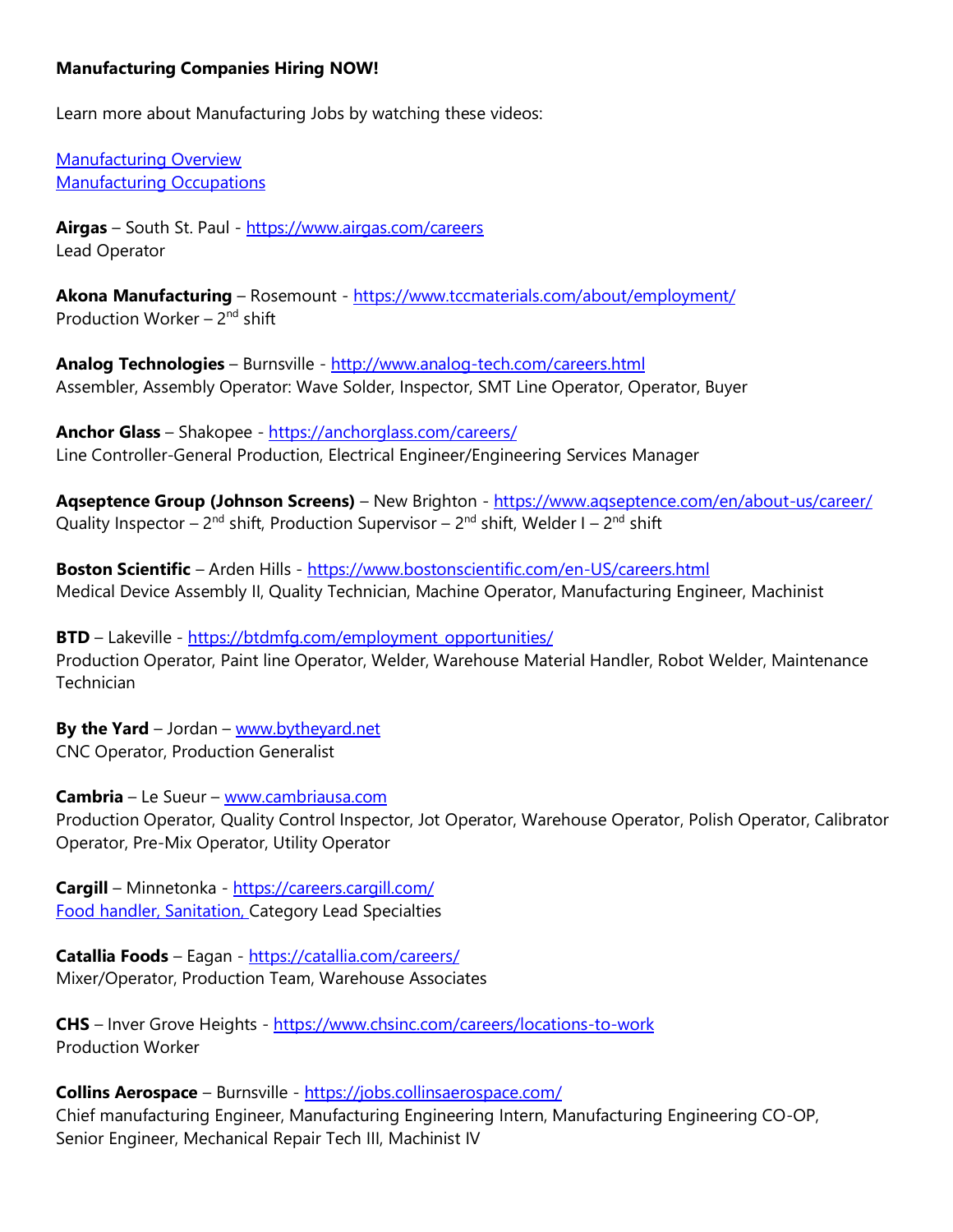**Contech Engineered Solutions** – Shakopee - <https://careers.conteches.com/> Manufacturing Technician

**Eaton** – Eden Prairie - <https://jobs.eaton.com/> Production Support Engineer, Lead Product Engineer, Master Technician

**Emerson** – Elk River - <https://emerson.taleo.net/careersection/ex/jobsearch.ftl?> Assemblers, Metal Finisher, Machinist Lead, Maintenance Technician Intern

General Mills - Golden Valley - <https://careers.generalmills.com/talent-areas/#manufacturing> Manufacturing Supervisor, Pilot Plant Manufacturing Operations Technician, Production Technician, Lab Technician, Maintenance Mechanic, Seasonal Operator

**Gopher Resource** – Eagan - <https://www.gopherresource.com/careers.html> Process Engineering manager, Maintenance Mechanic, Shift Supervisor

**Huebsch** – Eagan - <https://theapplicantmanager.com/careers?co=hu> Production Operator

**Inspiration Design Center** – Burnsville - <https://www.inspirationdesigncenter.com/careers/> Machine Operator, Stone Polisher

**International Paper** – Shakopee - <https://jobs.internationalpaper.com/> General Laborer, Forklift Driver

**J&L Wire** - Saint Paul – [www.indeed.com](http://www.indeed.com/) Machine Operators, Industrial Maintenance Mechanic, Forklift/Machine Operator

**Johnson Anderson** – Shakopee - <https://www.johnsonanderson.com/contact/employment-opportunities.html> Jet Press Operator, Envelope Converter Operator, Envelope Machine Adjuster

**KEB America** – Shakopee - <https://www.kebamerica.com/careers/> CNC Machinist, Electronic Assembly, Friction Line Machine Operator, Mechanical Magnet Assembly, Order Picker, Packager (Electronics), Service Repair Technician, Electrical Design Engineer Intern

**Liberty Tire** – Savage – [www.indeed.com](http://www.indeed.com/) Manufacturing Operational Technician, Production Laborer, Maintenance Apprentice

**Linders Specialty Company** – St. Paul - <https://www.lscmetalfab.com/> Roll Bending/Tube Bending Operator

**Lofton Label** – Inver Grove Heights - <https://loftonlabel.com/about/careers/> Flexo Press Operator, Job Expeditor, Project Manager

**Lotus Technical** – Brooklyn Park - <https://lotustechnical.com/> Machine Operators/ Process Operator, Welder, Production Manager, Material Handler, Production Manager

**Michaels Foods** – Minnetonka - <https://jobs.postholdings.com/michael-foods> Production Superintendent, Stacker, Production Supervisor, Maintenance Mechanic